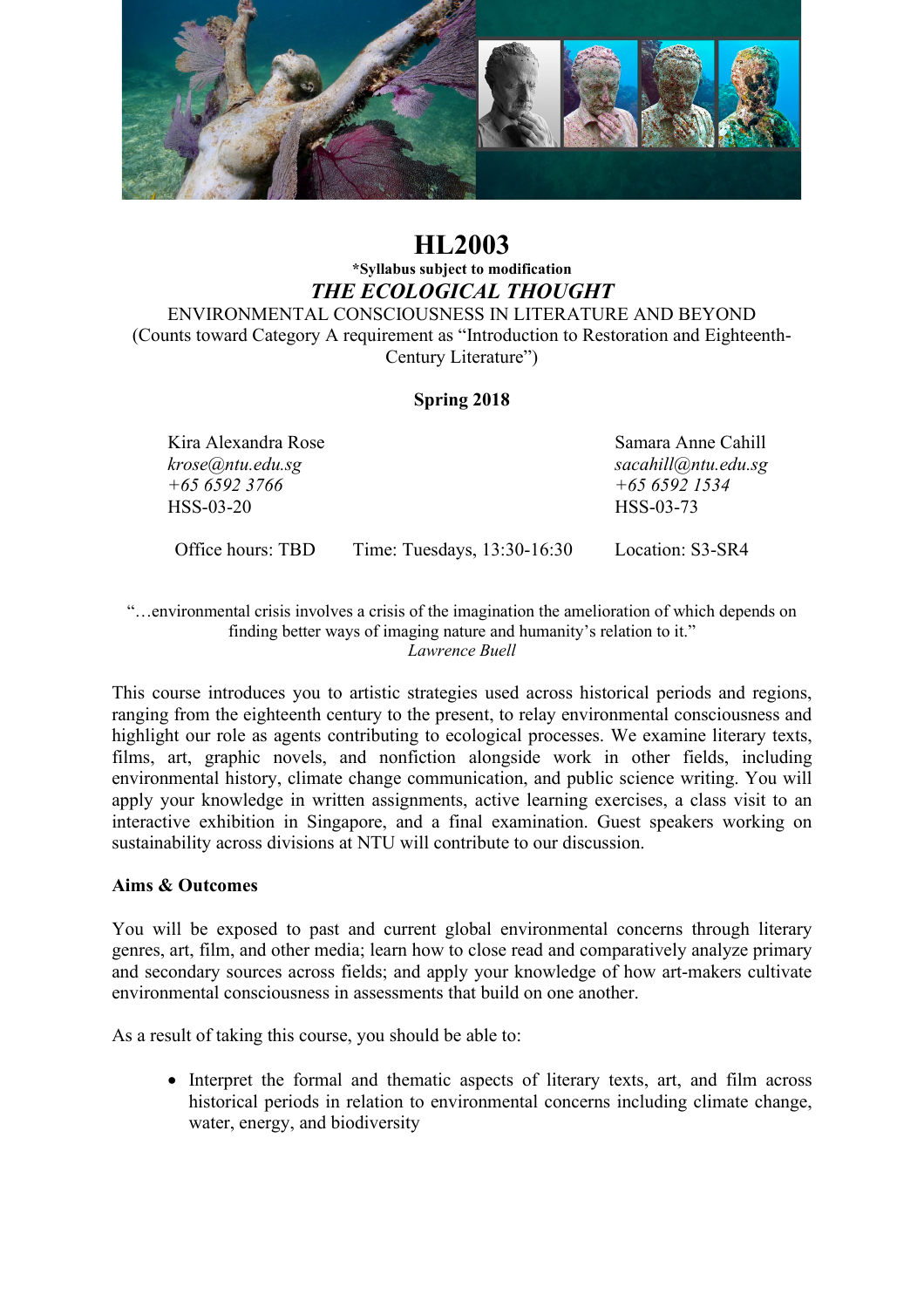- Identify the historical and cultural context in which these sources were produced, and pinpoint factors that influenced their style, content, interpretation, and reception
- Recognize the role of factors such as race, gender, and class in the construction of environmental messages
- Apply knowledge of the strategies used to communicate environmental consciousness across genres, regions, and historical periods in written assessments and a final examination
- Contribute to sustainability by taking part in interactive exhibitions in Singapore

# **Course Materials:**

#### *\****All readings and viewings listed in the schedule (except** *The Water Knife* **and** *Oil and Water***) will be made available online**

**Texts** *(poetry, fiction, nonfiction, essays, and criticism)*

- Poetry: William Blake, "The Chimney Sweeper"; Anne Finch, "A Noctural Reverie" (1713); John Clare, "The Fallen Elm"; William Cowper, "The Yardley Oak"; Susan Stewart, *The Forest* (Chicago: University of Chicago Press, 1995); Jonathan Swift, "A Description of a City Shower" (1710); Lee Tzu Pheng, "Singapore River"; Roger Vaughan Jenkins, *From the Belly of the Carp* (Singapore: EPB Publishers, 1996); Alexander Pope, "An Essay on Man" (1733-34)
- Essays: Joseph Addison, "On the Scale of Being," *The Spectator* 519 (1712)
- Novel: Paolo Bacigalupi, *The Water Knife* (New York: Vintage Books, 2015)
- Laurie Shannon et al, "Literature in the Ages of Wood, Tallow, Coal, Whale Oil, Gasoline, Atomic Power, and Other Energy Sources," *PMLA* 126:2 (2011)
- Timothy Morton, *The Ecological Thought* (Cambridge: Harvard University Press, 2010)
- Lawrence Buell, *Writing for an Endangered World: Literature, Culture and Environment in the U.S. and Beyond* (Cambridge: Harvard University Press, 2001)
- Buell, *The Environmental Imagination: Thoreau, Nature Writing, and the Formation of American Culture* (Cambridge: Belknap, 1995)
- Mike Hulme, *Why We Disagree About Climate Change: Understanding Controversy, Inaction and Opportunity* (Cambridge: Cambridge University Press, 2009)
- Naomi Klein, *This Changes Everything: Capitalism vs. The Climate* (New York: Simon & Schuster, 2015)
- Rob Nixon, *Slow Violence and the Environmentalism of the Poor* (Cambridge: Harvard University Press, 2011)
- Ashley Dawson, *Extinction: A Radical History* (New York: OR Books, 2016)
- Robert Pogue Harrison, *Forests: The Shadow of Civilization* (Chicago: University of Chicago Press, 2009)
- Interview: "Deforestation in a Civilized World," Robert Pogue Harrison (*LARB*, 2012)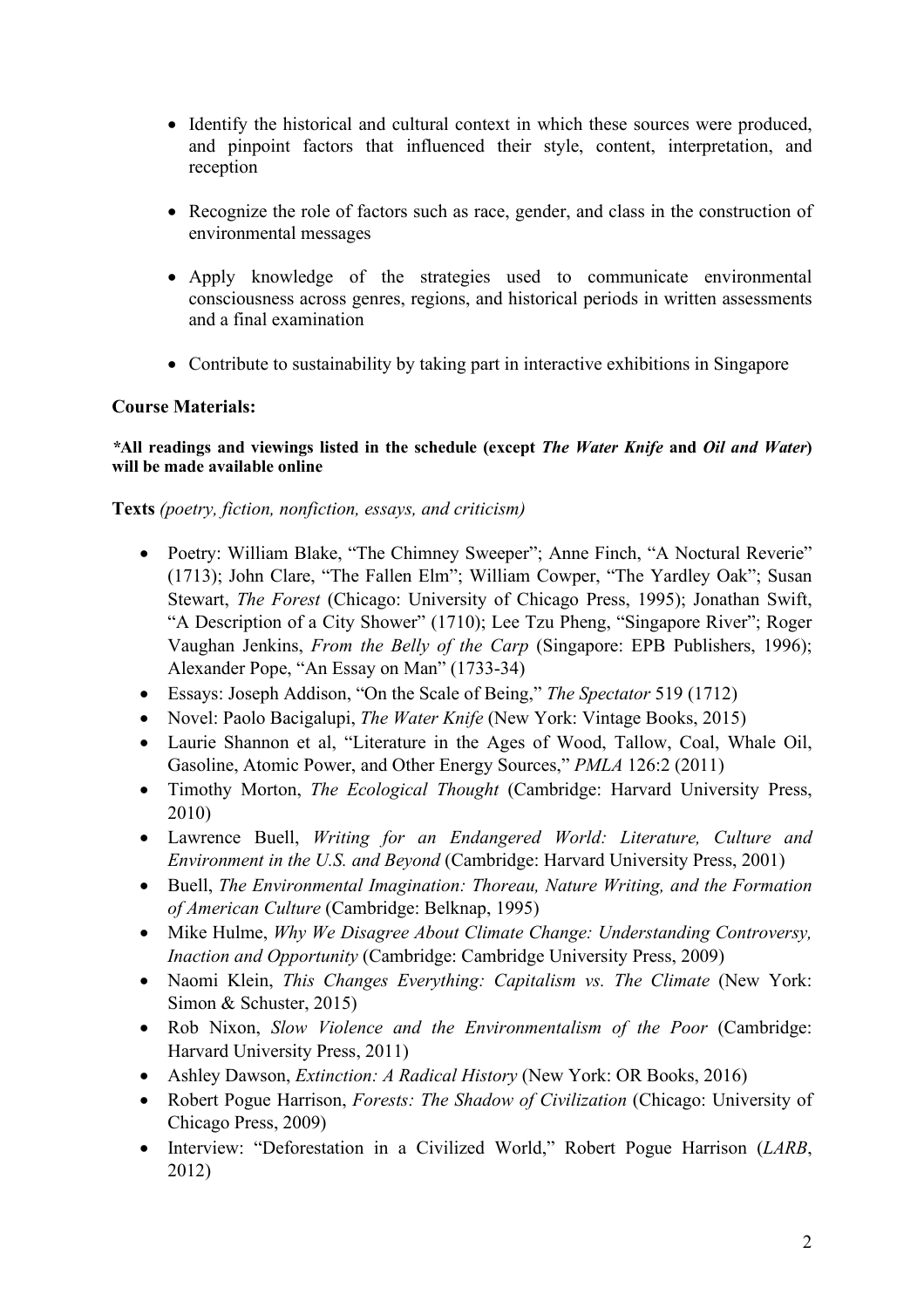# **Graphic Novel**

• Steve Duin & Shannon Wheeler, *Oil and Water* (Seattle: Fantagraphics Books, 2011)

## **Art & Cinema**

- William Blake, illuminated prints from *Songs of Innocence and Experience*
- James Balog, wildlife photography
- Jason deCaires Taylor, underwater exhibitions
- Jeff Orlowski, *Chasing Coral* (2017)
- Shalini Kantayya, *A Drop of Life* (2007)

### **Assessment:**

Midterm Project: 15% Final Research Paper: 20% Participation & Literature Review: 15% Final Examination: 50%

# **Midterm Project**

A critical essay (1500 words +) in MLA format analyzing at least one primary source from our syllabus studied to date, drawing insight from at least two secondary sources. One of these secondary sources must be scholarly; the other may be a contemporary commentary from a local newspaper or blog. Place one of your chosen texts into conversation with an ecocritically significant art object or architectural site in Singapore, addressing how they both engage questions, concerns, or themes relating to ecological consciousness and sustainability.

# **Final Research Paper**

A research paper (2500 words +) in MLA format analyzing two primary sources from our syllabus executed in different mediums (ex: literary source and film), drawing insight from at least three scholarly sources. Select sources you have not yet written about.

**Literature Review:** a two-page review of Paolo Bacigalupi's novel *The Water Knife* that takes a stance on this source's ethical and political message.

**Final Exam:** a series of essay questions targeting key topics covered throughout the term.

### **Course Policies:**

*Assignments & Participation:* you are expected to complete assigned readings and viewings, attend all seminar sessions, actively participate in discussions and activities (including our field trip), and turn in assessments on time.

\*Absence from class without a valid reason will affect your overall grade. Valid reasons include falling sick, supported by a medical certificate, and participation in NTU's approved activities supported by an excuse letter from the relevant bodies. There will be no make-up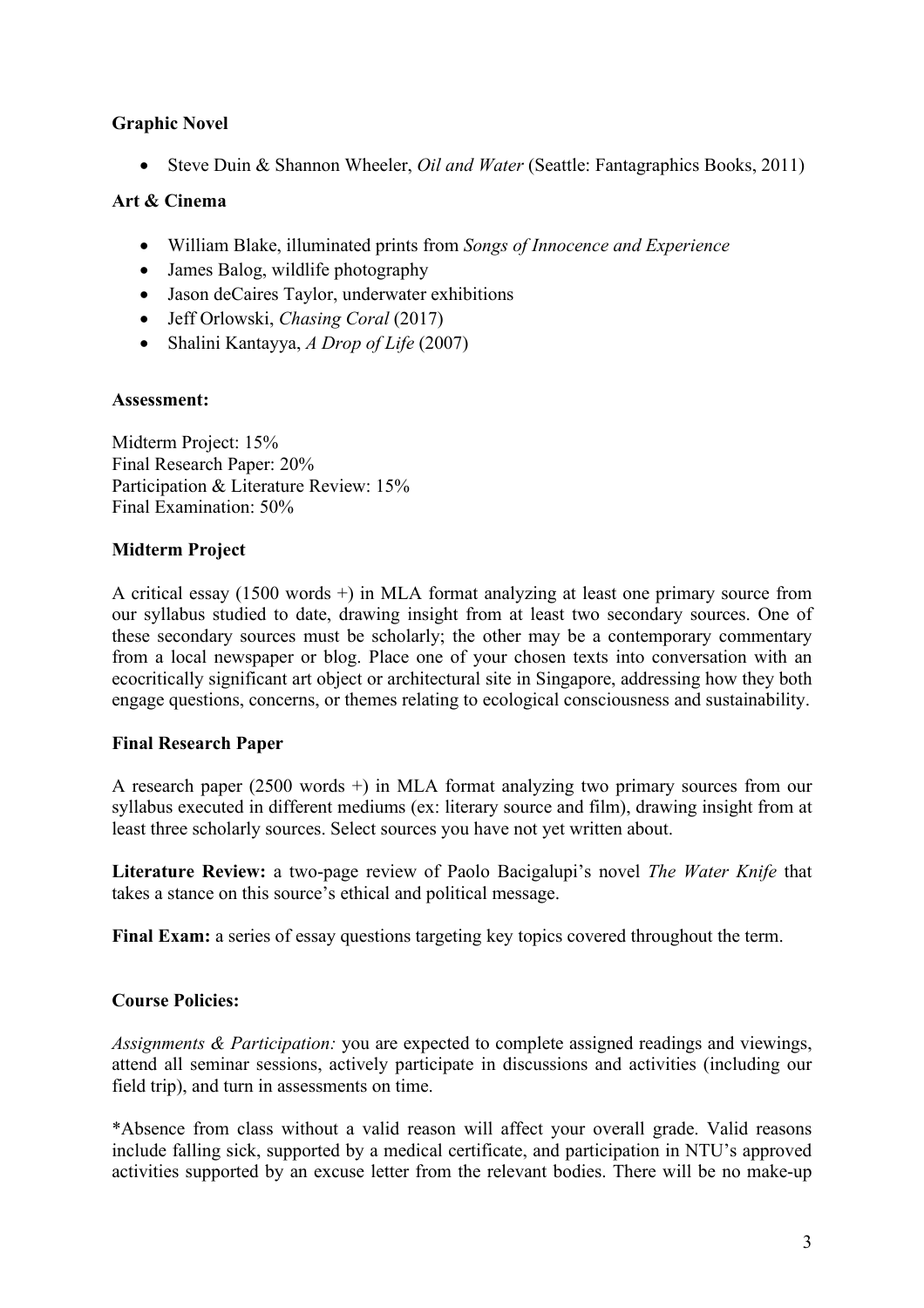opportunities for in-class activities. If you must miss a seminar session, please inform us via email ahead of time.

*Academic Integrity:* good academic work depends on honesty and ethical behaviour. The quality of your work as a student relies on adhering to the principles of academic integrity and to the NTU Honour Code, a set of values shared by the whole university community. Truth, Trust and Justice are at the core of NTU's shared values.

\* If you are unsure of how to cite a source, please review the university's academic integrity resources or ask us directly.

#### **COURSE SCHEDULE**

**Week 1: Environmental Consciousness, Then & Now (Jan 16)** \*Introductory lecture and interactive activities

#### **Week 2: The Ecological Thought (Jan 23)**

- Timothy Morton, "Introduction," *The Ecological Thought*, pp. 1-19
- Lawrence Buell, "Introduction" and "Toxic Discourse," *Writing for an Endangered* World, pp. 1-54; Buell, "Introduction," *The Environmental Imagination*, pp. 1-30

#### **Week 3: The Climate Change Debate (Jan 30)**

- Mike Hulme, "The Social Meanings of Climate," "The Things We Believe," and "The Things We Fear," *Why We Disagree About Climate Change*, pp. 1-34; 142-177
- Naomi Klein, selections, *This Changes Everything*

#### **Week 4: Energy (Feb 6)**

- Laurie Shannon et al, "Literature in the Ages of Wood, Tallow, Coal, Whale Oil, Gasoline, Atomic Power, and Other Energy Sources," pp. 305-326
- Rob Nixon, "Pipedreams: Ken Saro-Wiwa, Environmental Justice, and Micro-Minority Rights," pp. 103-127
- Steve Duin & Shannon Wheeler, *Oil and Water* part 1

#### **Week 5: Energy II (Feb 13)**

- William Blake, "The Chimney Sweeper"
- Blake, illuminated prints
- Duin & Wheeler, *Oil and Water* part 2

#### **Week 6: Biodiversity (Feb 20)**

- Joseph Addison, "On the Scale of Being"
- Ashley Dawson, "Introduction" and "An Etiology of the Present Catastrophe," *Extinction: A Radical History*, pp. 1-37
- James Balog, wildlife photography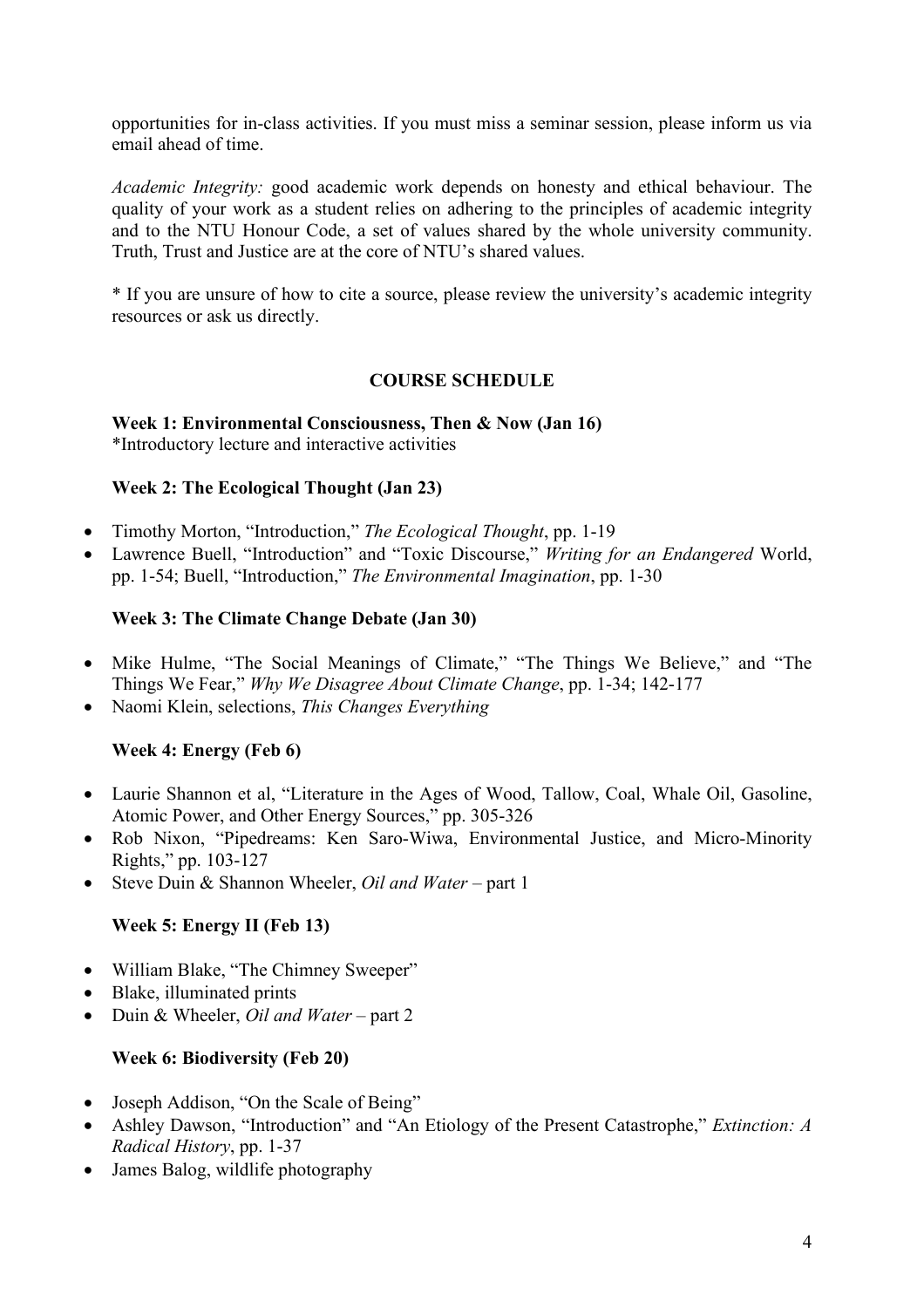\*Visiting speaker: Miles Powell (History)

# **Week 7: Biodiversity II (Feb 27)**

- Alexander Pope, "An Essay on Man"
- Jeff Orlowski, *Chasing Coral*
- Jason deCaires Taylor, underwater exhibitions

\*Visiting speaker: Ben Alvin Shedd (ADM)

# **Midterm Projects due via email by 5pm on Friday, March 2**

# *Recess Week*

# **Week 8: Forests (March 13)**

- Anne Finch, "A Noctural Reverie"; John Clare, "The Fallen Elm"; William Cowper, "The Yardley Oak"
- Susan Stewart, selections, *The Forest*
- Robert Pogue Harrison, selections, *Forests: The Shadow of Civilization*
- "Deforestation in a Civilized World," interview with Harrison (*LARB*)

# **Week 9: Sustainability in Action (March 20)**

• Class Trip: *Into the Wild: An Immersive Virtual Adventure*, ArtScience Museum \*transportation provided by NTU

# **Week 10: Water (March 27)**

- Jonathan Swift, "A Description of a City Shower"; Lee Tzu Pheng, "Singapore River"
- Roger Vaughan Jenkins, selected poems, *From the Belly of the Carp*
- Paolo Bacigalupi, *The Water Knife* part 1

\*Visiting speaker: Meridel Rubenstein

### **Week 11: Resource Politics & Ethics (April 3 – No Class)**

• Assignment: compose a two-page review of *The Water Knife* that takes a stance on this source's ethical and political message; due via email by **Friday, April 6**

# **Week 12: Water II (April 10)**

- Bacigalupi, *The Water Knife* part 2
- Shalini Kantayya, *A Drop of Life*

### **Week 13: Conclusion & Review (April 17)**